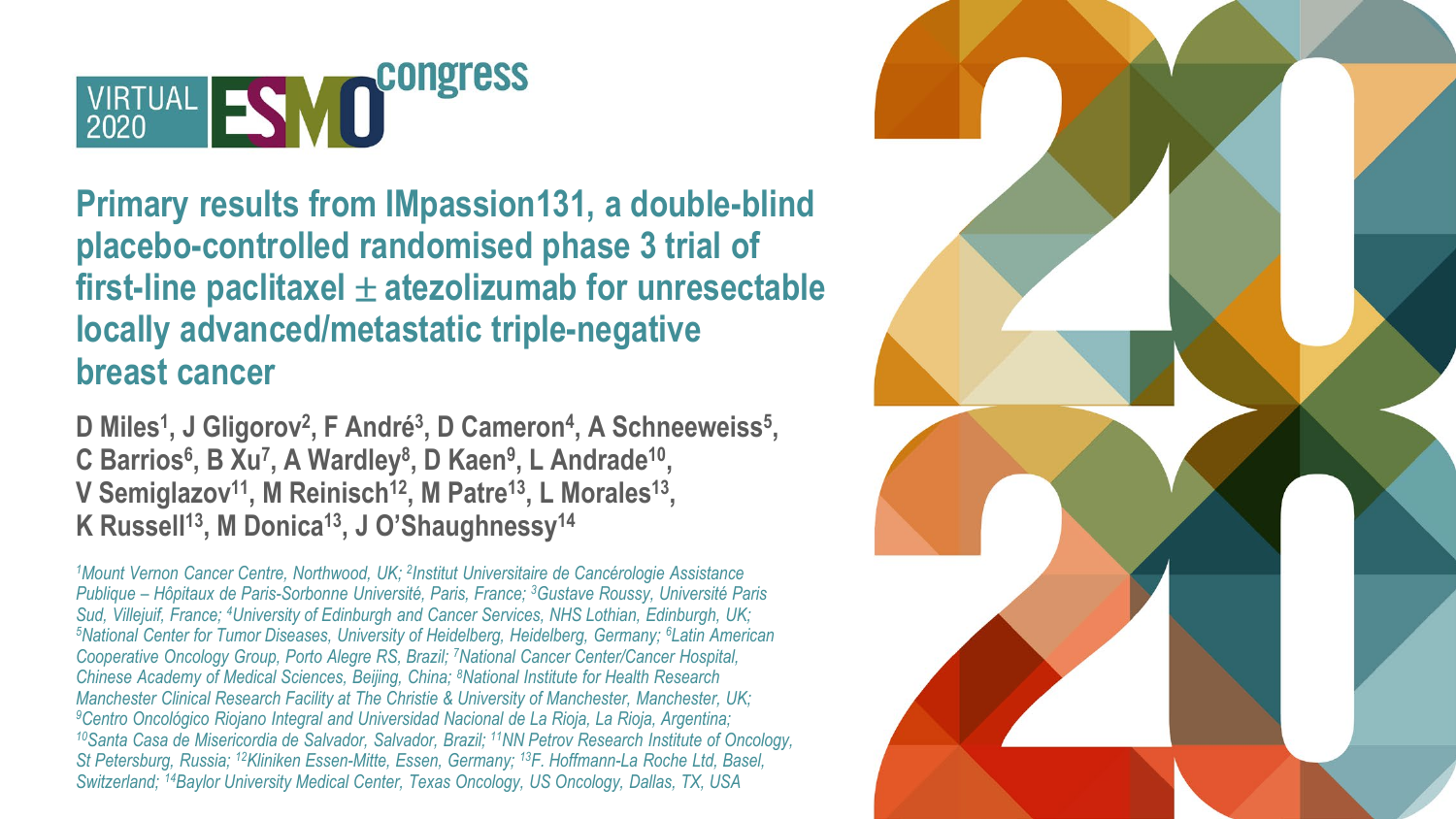

### **Disclosure information**

### Dr Miles has received honoraria for consultancy/advisory boards from Roche/Genentech, Eisai and Genomic Health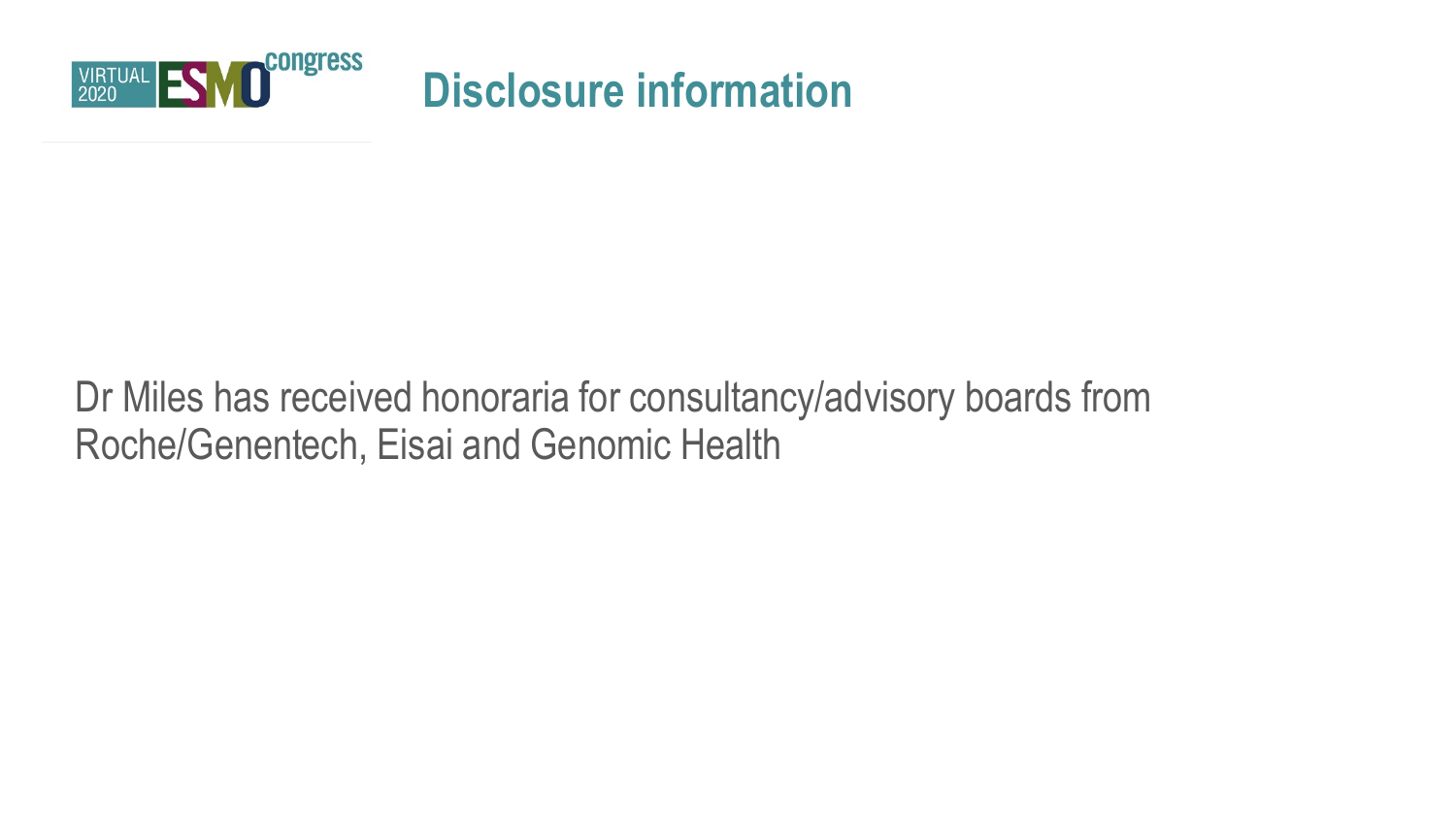

### **Rationale for IMpassion131 and status of immunotherapy in TNBC**

- TNBC is a heterogeneous disease entity with high unmet need
- Some TNBC tumours have immune infiltrate and high PD-L1 expression, providing the rationale for immunotherapy in TNBC<sup>1,2</sup>
- IMpassion130 established the anti-PD-L1 monoclonal antibody atezolizumab as a new standard of care in PD-L1+ metastatic TNBC
	- Combining atezolizumab with nab-paclitaxel as first-line therapy showed significantly improved PFS and clinically meaningful OS effect in PD-L1+ metastatic TNBC3–5
- Subsequent trials in metastatic TNBC have assessed different immunotherapy agents, alternative chemotherapy backbones and additional patient populations
	- IMpassion131 (NCT03125902) evaluated atezolizumab in combination with first-line paclitaxel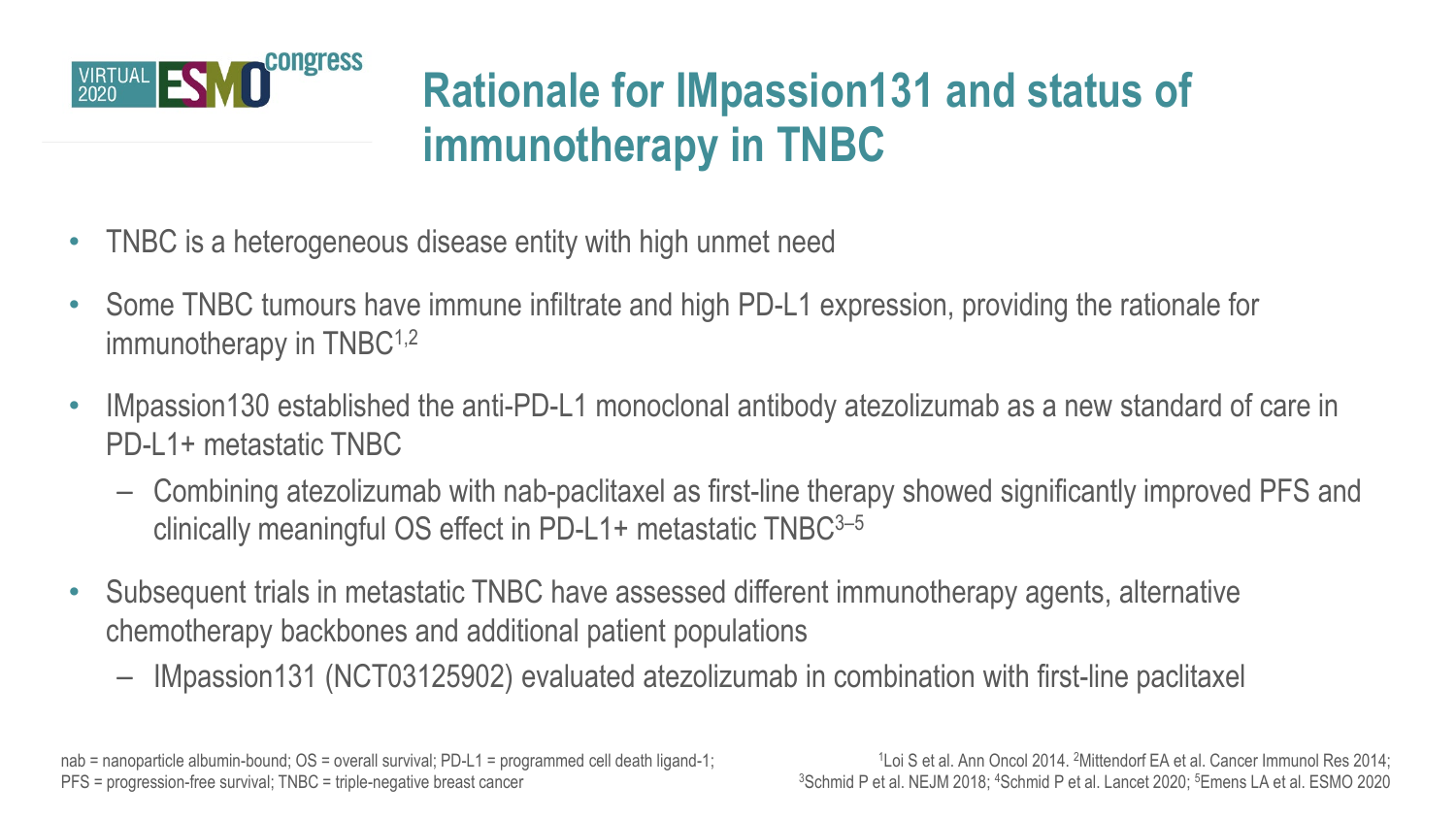

# **IMpassion131 trial design**

**2:1 R**

### Double-blind placebo-controlled randomised phase 3 trial

- Metastatic or unresectable locally advanced TNBC
- No prior chemotherapy or targeted therapy for advanced TNBC
- Previous eBC treatment completed ≥12 months before randomisation
- Taxane eligible
- Measurable disease
- ECOG PS 0/1

#### Stratification:

- Prior taxane (yes vs no)
- Tumour PD-L1 status (IC <1% vs ≥1%)<sup>a</sup>
- Liver metastases (yes vs no)
- Geographical region (N America vs W Europe/Australia vs E Europe/Asia Pacific vs S America)

### **Atezolizumab 840 mg d1 & 15 + paclitaxel 90 mg/m2 d1, 8 & 15**

8–10 mg dexamethasone or equivalent for at least the first 2 infusions, cycles repeated q28d

#### **Placebo d1 & 15 + paclitaxel 90 mg/m2 d1, 8 & 15**

**Primary endpoint: PFS (investigator assessed) Secondary endpoints** include:

- OS, ORR, PFS (IRC assessed)
- PROs
- **Safety**
- Translational research

aPD-L1 IC: area of PD-L1-stained tumour-infiltrating ICs as a percentage of tumour area by VENTANA SP142 immunohistochemistry assay. eBC = early breast cancer; ECOG PS = Eastern Cooperative Oncology Group performance status; IC = immune cell; IRC = independent review committee; ORR = objective response rate; PRO = patient-reported outcome; q28d = every 28 days; R = randomisation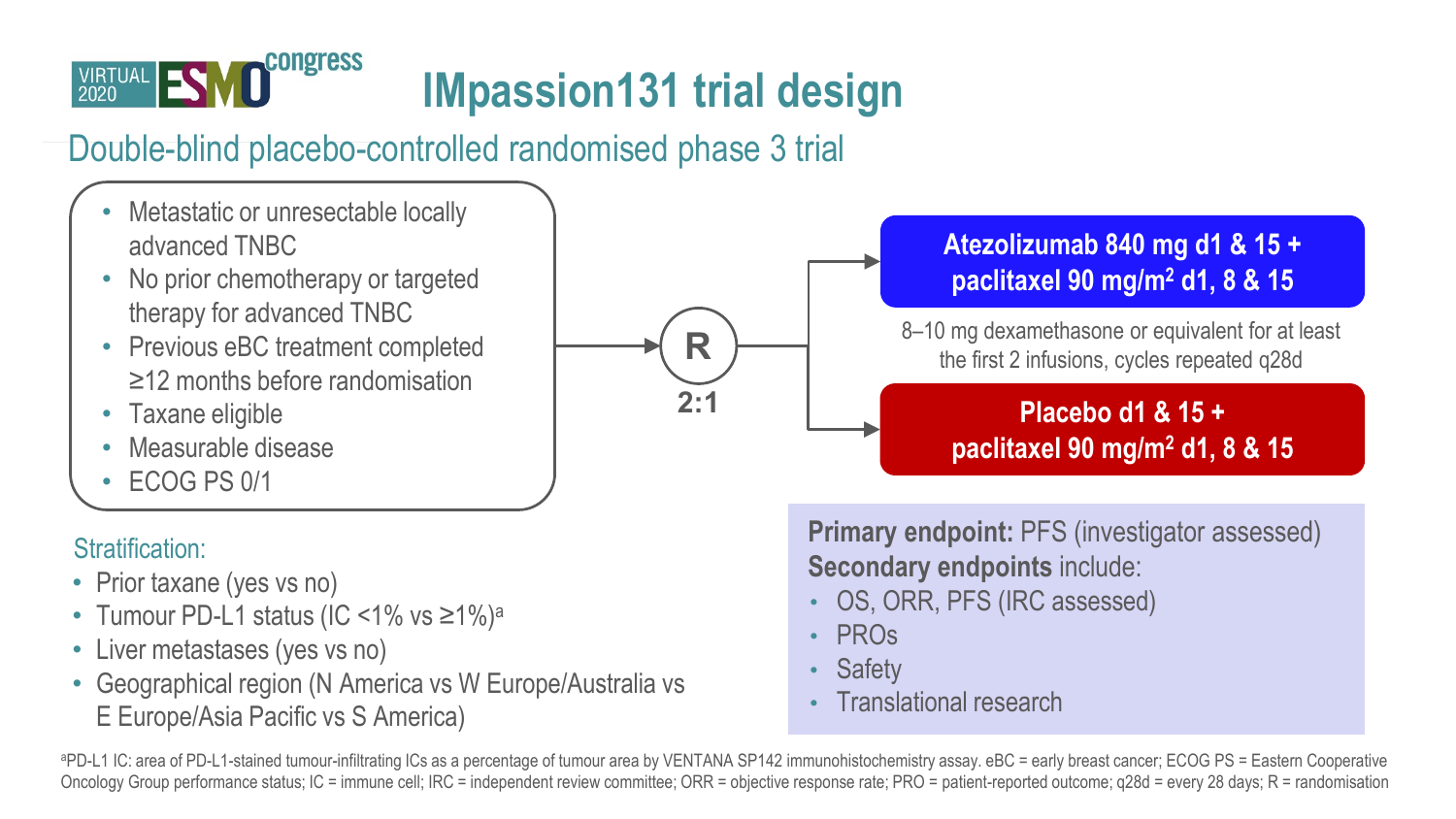

# **Statistical design and study conduct**

- Hierarchical testing informed by results from IMpassion130<sup>1</sup>
- Primary endpoint: Investigator-assessed PFS
	- Tested first in PD-L1+ population (defined as IC ≥1%)
	- $-$  Target HR 0.62 (median PFS 5.0  $\rightarrow$  8.0 months); 5% 2-sided alpha and 80% power; 155 PFS events in PD-L1+ population
	- If significant in PD-L1+, PFS tested in the ITT population
- Data cut-off for primary PFS and first planned interim OS analysis: 15 November 2019
- Secondary endpoints tested only if all previous tests are significant:
	- OS (PD-L1+ then ITT population)
	- ORR (PD-L1+ then ITT population)
- Data cut-off for updated interim OS analysis: 19 August 2020
- Final OS analysis planned after deaths in 122 (51%) of anticipated 240 patients with PD-L1+ TNBC

1 HR = hazard ratio: ITT = intent-to-treat Schmid P et al. NEJM 2018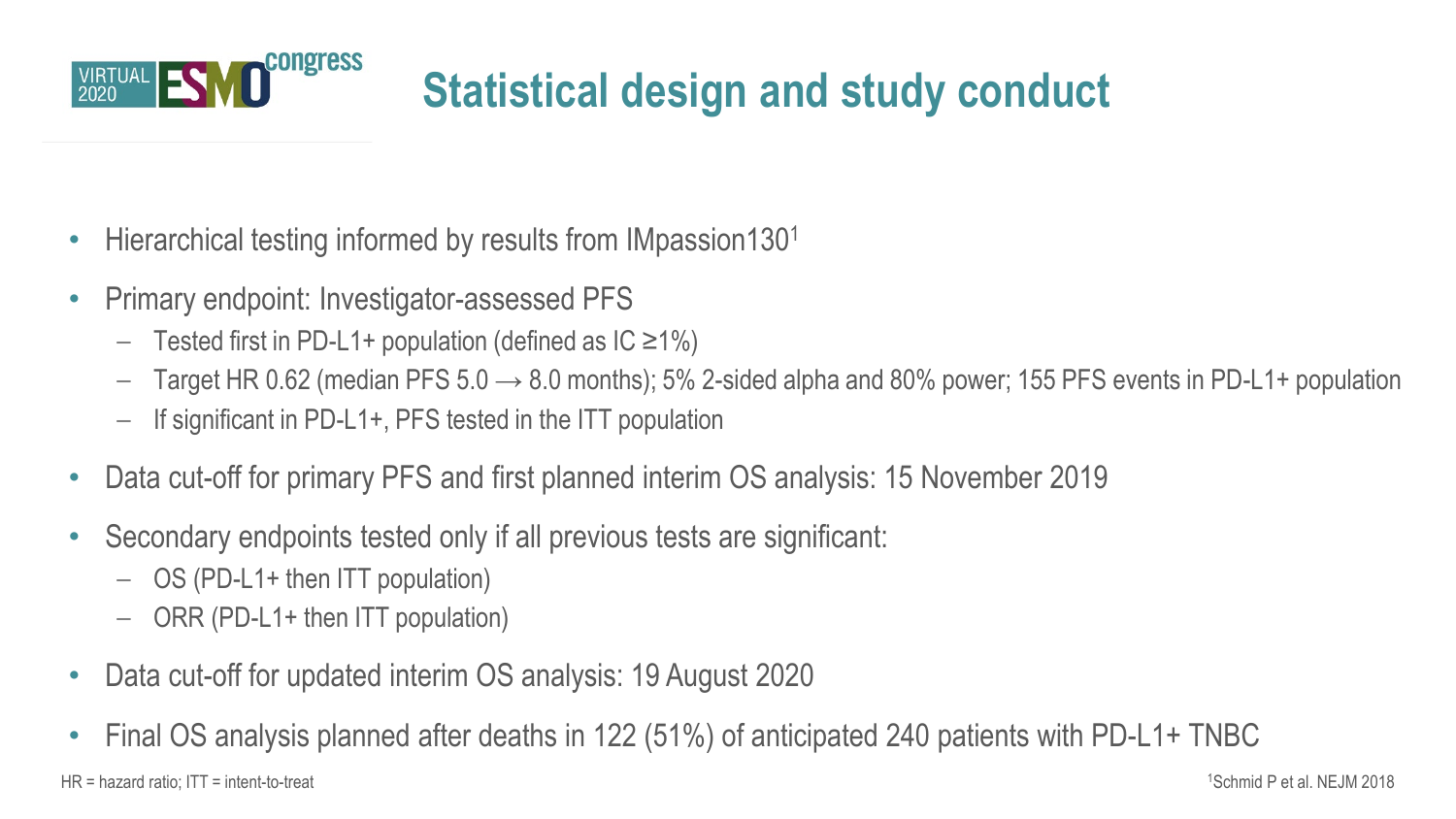

### Baseline characteristics well balanced between treatment arms,  $45\%$  PD-L1+ (IC  $\geq$ 1%)

| Characteristic, n (%)     |   | PD-L1+ population          |                          | <b>ITT</b> population      |                          |  |
|---------------------------|---|----------------------------|--------------------------|----------------------------|--------------------------|--|
|                           |   | Placebo + PAC<br>$(n=101)$ | Atezo + PAC<br>$(n=191)$ | Placebo + PAC<br>$(n=220)$ | Atezo + PAC<br>$(n=431)$ |  |
| Median (range) age, years |   | $53(25 - 78)$              | $55(23 - 83)$            | $53(25 - 81)$              | 54 (22-85)               |  |
| <b>ECOG PS</b>            | 0 | 59 (58)                    | 118 (62)                 | 130 (59)                   | 262(61)                  |  |
|                           |   | 42 (42)                    | 73 (38)                  | 90(41)                     | 169 (39)                 |  |
| Liver metastases          |   | 24 (24)                    | 37(19)                   | 61(28)                     | 118(27)                  |  |
| >3 metastatic sites       |   | 13(13)                     | 35(18)                   | 48 (22)                    | 105(24)                  |  |
| $PD-L1+a$                 |   | 101 (100)                  | 191 (100)                | 101 (46)                   | 191 (44)                 |  |
| Prior taxane              |   | 54 (53)                    | 97(51)                   | 107(49)                    | 208 (48)                 |  |
| Prior anthracycline       |   | 50(50)                     | 98 (51)                  | 110(50)                    | 212(49)                  |  |
| de novo mBC               |   | 30(30)                     | 53 (28)                  | 69 (31)                    | 131 (30)                 |  |

aAs reported on interactive web-response system (for stratification). Atezo = atezolizumab; mBC = metastatic breast cancer; PAC = paclitaxel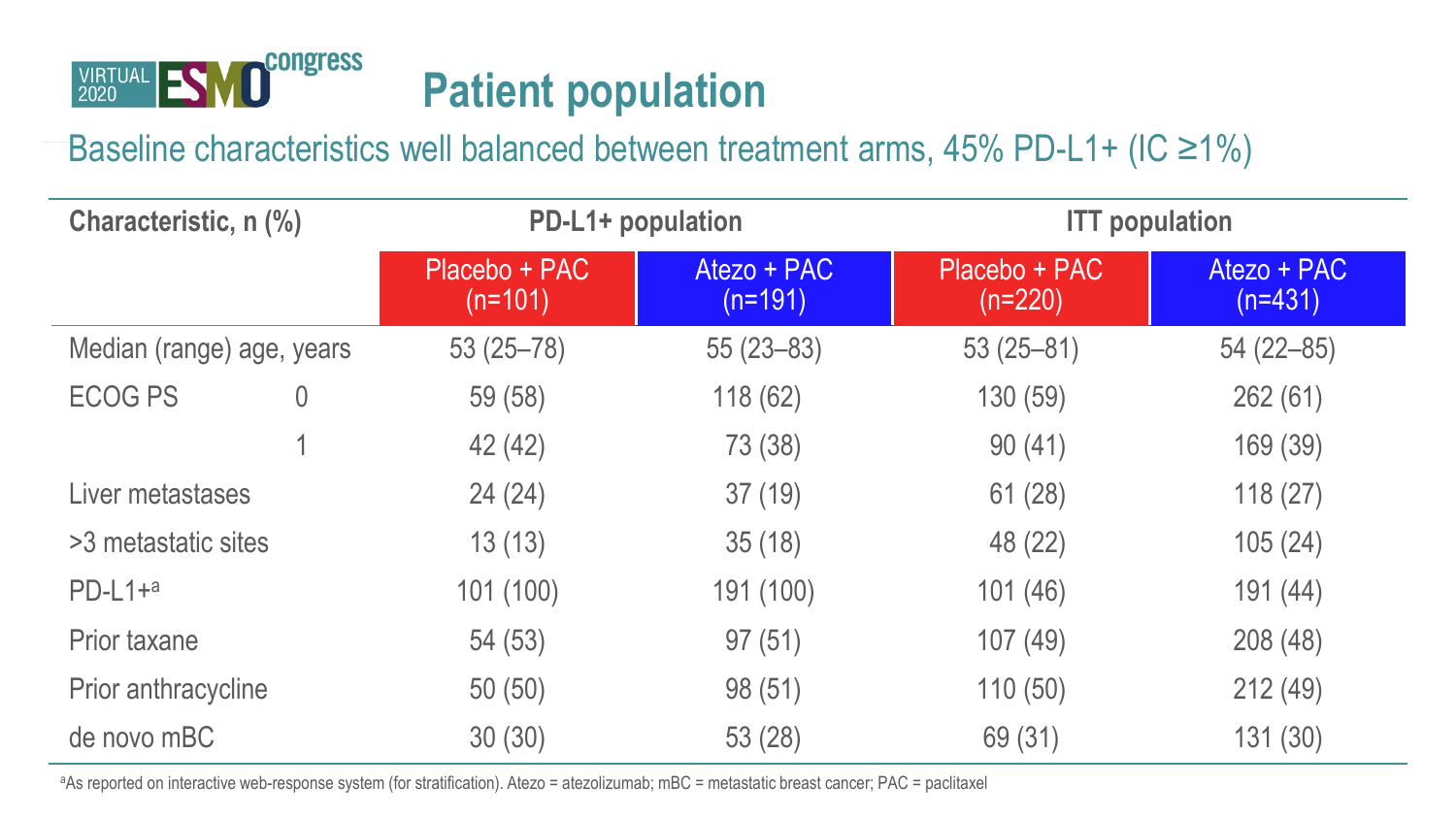

Events in 61% of patients (data cut-off: 15 Nov 2019)



Median duration of follow-up: 8.6 months (placebo + PAC) vs 9.0 months (atezolizumab + PAC). CI = confidence interval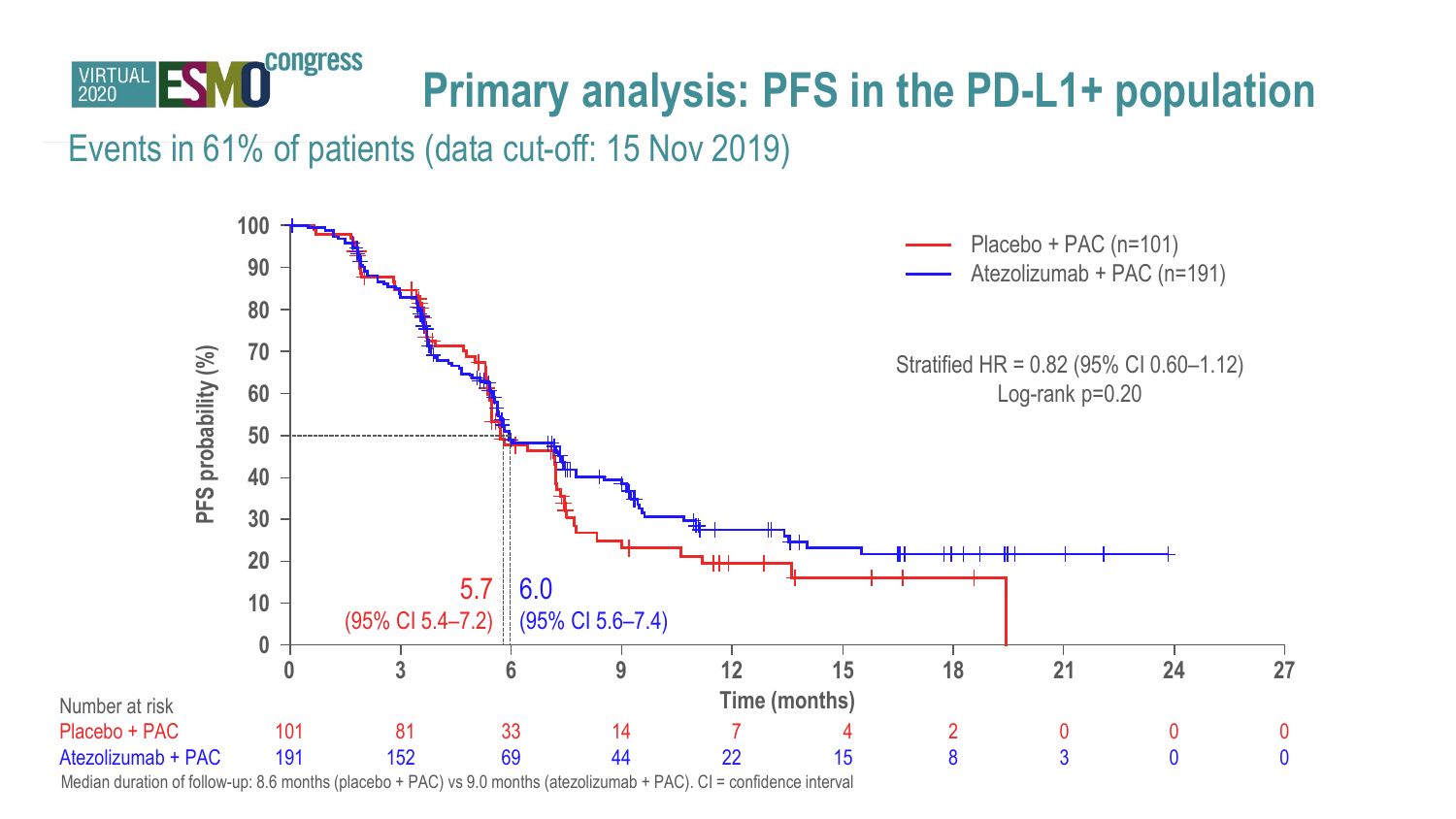

Events in 67% of patients (data cut-off: 15 Nov 2019)



Median duration of follow-up: 8.5 months (placebo + PAC) vs 8.8 months (atezolizumab + PAC)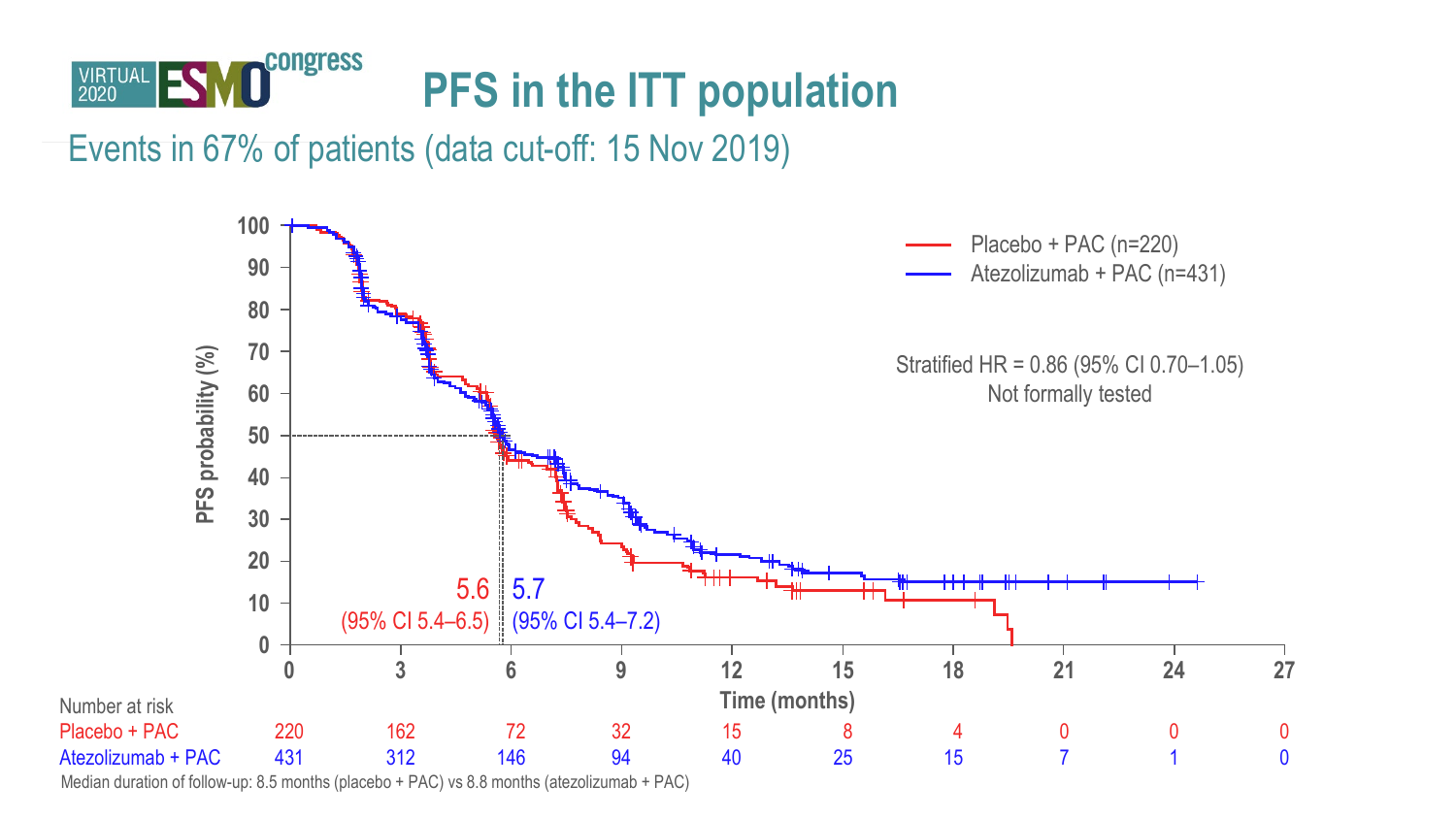

|                              |           |          | Placebo + PAC<br>$(n=101)$ |           | Atezolizumab<br>$+$ PAC (n=191) |                                            |              |              |
|------------------------------|-----------|----------|----------------------------|-----------|---------------------------------|--------------------------------------------|--------------|--------------|
|                              | Total     |          | Median,                    |           | Median,                         |                                            | Atezolizumab | Placebo      |
| Baseline risk factors        | n         | n        | months                     | n         | months                          | HR (95% Wald CI)                           | + PAC better | + PAC better |
| All patients                 | 292       | 101      | 5.7                        | 191       | 5.9                             | $0.84(0.62 - 1.14)$                        |              |              |
| Age group                    |           |          |                            |           |                                 |                                            |              |              |
| 18-40 years                  | 38        | 16       | 3.4                        | 22        | 5.5                             | $0.32(0.14 - 0.72)$                        |              |              |
| $41-64$ years                | 182       | 62       | 6.4                        | 120       | 5.6                             | $1.03(0.70 - 1.53)$                        |              |              |
| $≥65$ years                  | 72        | 23       | 7.7                        | 49        | 9.4                             | $0.80(0.41 - 1.58)$                        |              |              |
| Race                         |           |          |                            |           |                                 |                                            |              |              |
| White<br>Asian               | 170<br>87 | 59<br>30 | 5.7<br>7.2                 | 111<br>57 | 5.9<br>7.3                      | $0.79(0.53 - 1.17)$                        |              |              |
| Black/African American       | 12        |          | 3.6                        | 8         | 7.1                             | $1.00(0.54 - 1.84)$<br>$0.38(0.08 - 1.71)$ |              |              |
| Other                        | 23        | 8        | 5.5                        | 15        | 5.6                             | $0.96(0.33 - 2.78)$                        |              |              |
| Geographical region          |           |          |                            |           |                                 |                                            |              |              |
| Eastern Europe/Asia Pacific  | 109       | 35       | 7.2                        | 74        | 7.3                             | $1.10(0.63 - 1.92)$                        |              |              |
| North America                | 29        | 11       | 7.4                        | 18        | 5.4                             | $1.21(0.48 - 3.06)$                        |              |              |
| South America                | 25        | 10       | 3.6                        | 15        | 4.9                             | $0.31(0.11 - 0.84)$                        |              |              |
| Western Europe/Australia     | 129       | 45       | 5.7                        | 84        | 5.9                             | $0.76(0.48 - 1.19)$                        |              |              |
| <b>ECOG PS</b>               |           |          |                            |           |                                 |                                            |              |              |
|                              | 177       | 59       | 7.1                        | 118       | 7.2                             | $0.76(0.51 - 1.13)$                        |              |              |
|                              | 115       | 42       | 5.5                        | 73        | 5.6                             | $0.99(0.60 - 1.62)$                        |              |              |
| Prior taxane therapy         |           |          |                            |           |                                 |                                            |              |              |
| Yes                          | 151       | 54       | 7.2                        | 97        | 7.4                             | $0.97(0.62 - 1.50)$                        |              |              |
| No                           | 141       | 47       | 5.5                        | 94        | 5.8                             | $0.71(0.46 - 1.10)$                        | н            |              |
| Presence of liver metastases |           |          |                            |           |                                 |                                            |              |              |
| Yes                          | 61        | 24       | 5.3                        | 37        | 3.9                             | $0.94(0.53 - 1.69)$                        |              |              |
| <b>No</b>                    | 231       | 77       | 7.2                        | 154       | 7.4                             | $0.84(0.58 - 1.21)$                        |              |              |
| Number of sites              |           |          |                            |           |                                 |                                            |              |              |
| $0 - 3$                      | 244       | 88       | 6.4                        | 156       | 7.2                             | $0.78(0.56 - 1.10)$                        |              |              |
| >3                           | 48        | 13       | 5.4                        | 35        | 5.2                             | $0.90(0.43 - 1.89)$                        |              |              |
|                              |           |          |                            |           |                                 |                                            | <del>.</del> | <del>.</del> |

0.1 1 1 10<br>HR (95% Wald CI)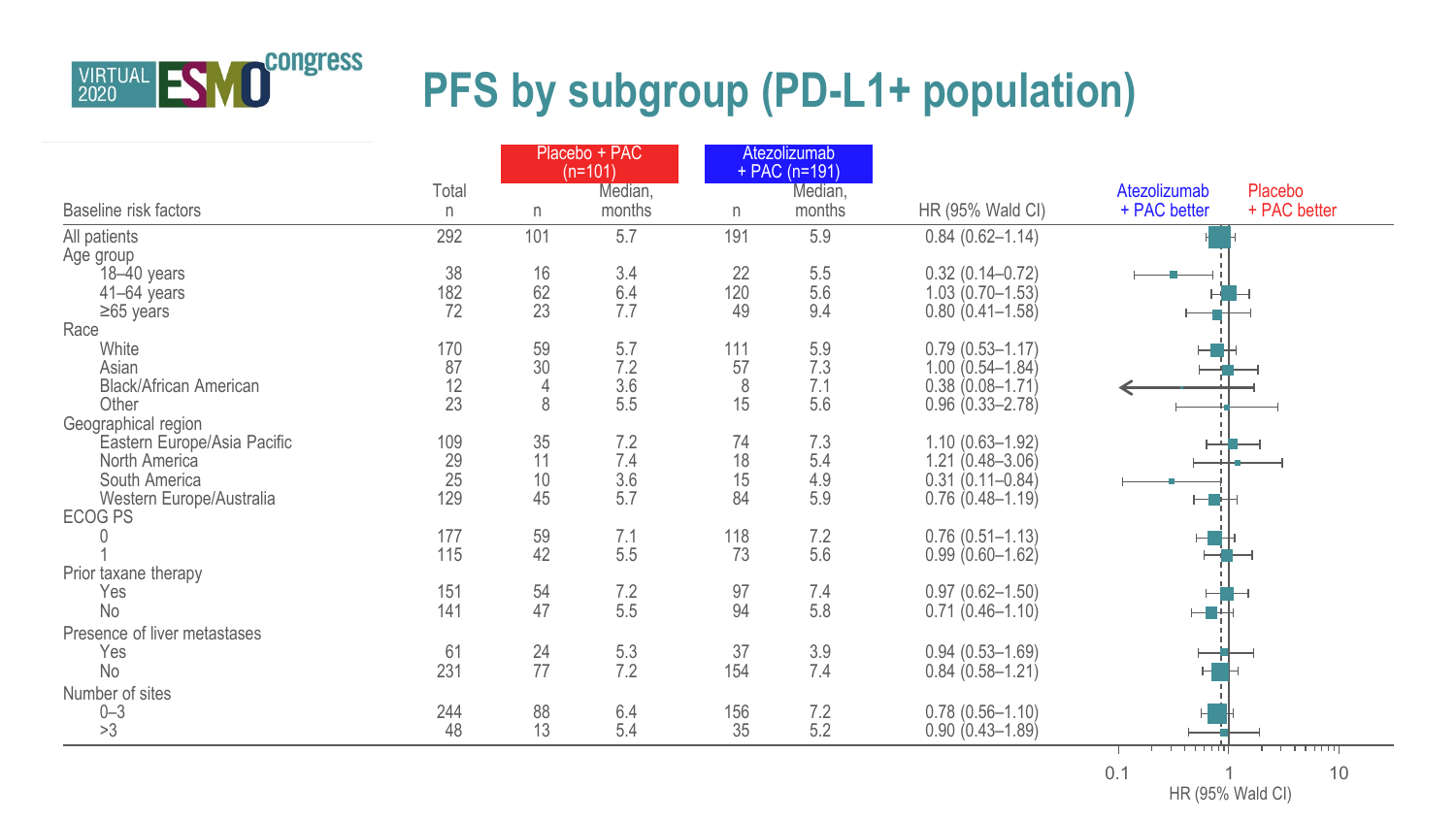

### **Investigator-assessed unconfirmed best ORR**

Response-evaluable population

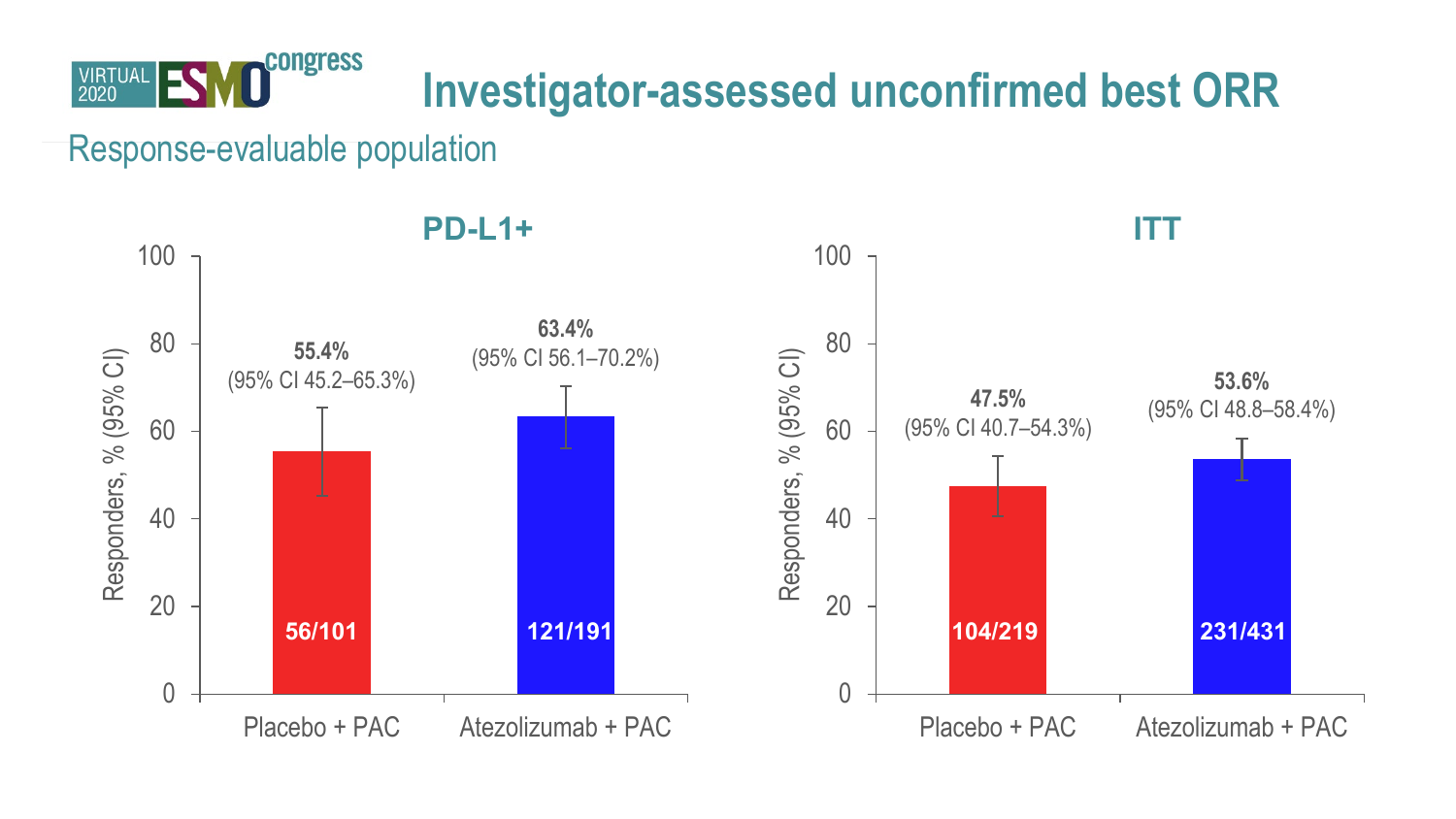

| <b>OS</b>                                                                                  |                                                        | PD-L1+ population | <b>ITT</b> population      |                          |  |  |
|--------------------------------------------------------------------------------------------|--------------------------------------------------------|-------------------|----------------------------|--------------------------|--|--|
|                                                                                            | Atezo + PAC<br>Placebo + PAC<br>$(n=191)$<br>$(n=101)$ |                   | Placebo + PAC<br>$(n=220)$ | Atezo + PAC<br>$(n=431)$ |  |  |
| First interim OS analysis (data cut-off: 15 Nov 2019), events in 27% of the ITT population |                                                        |                   |                            |                          |  |  |
| Deaths, $n$ $%$                                                                            | 15(15)                                                 | 45(24)            | 52(24)                     | 126 (29)                 |  |  |
| Median OS, months (95% CI)                                                                 | NE (19.1–NE)                                           | NE (22.1-NE)      | 22.8 (19.1-NE)             | 18.1 (15.9–NE)           |  |  |
| Stratified HR (95% CI)                                                                     | $1.55(0.86 - 2.80)$                                    |                   | $1.31(0.94 - 1.82)$        |                          |  |  |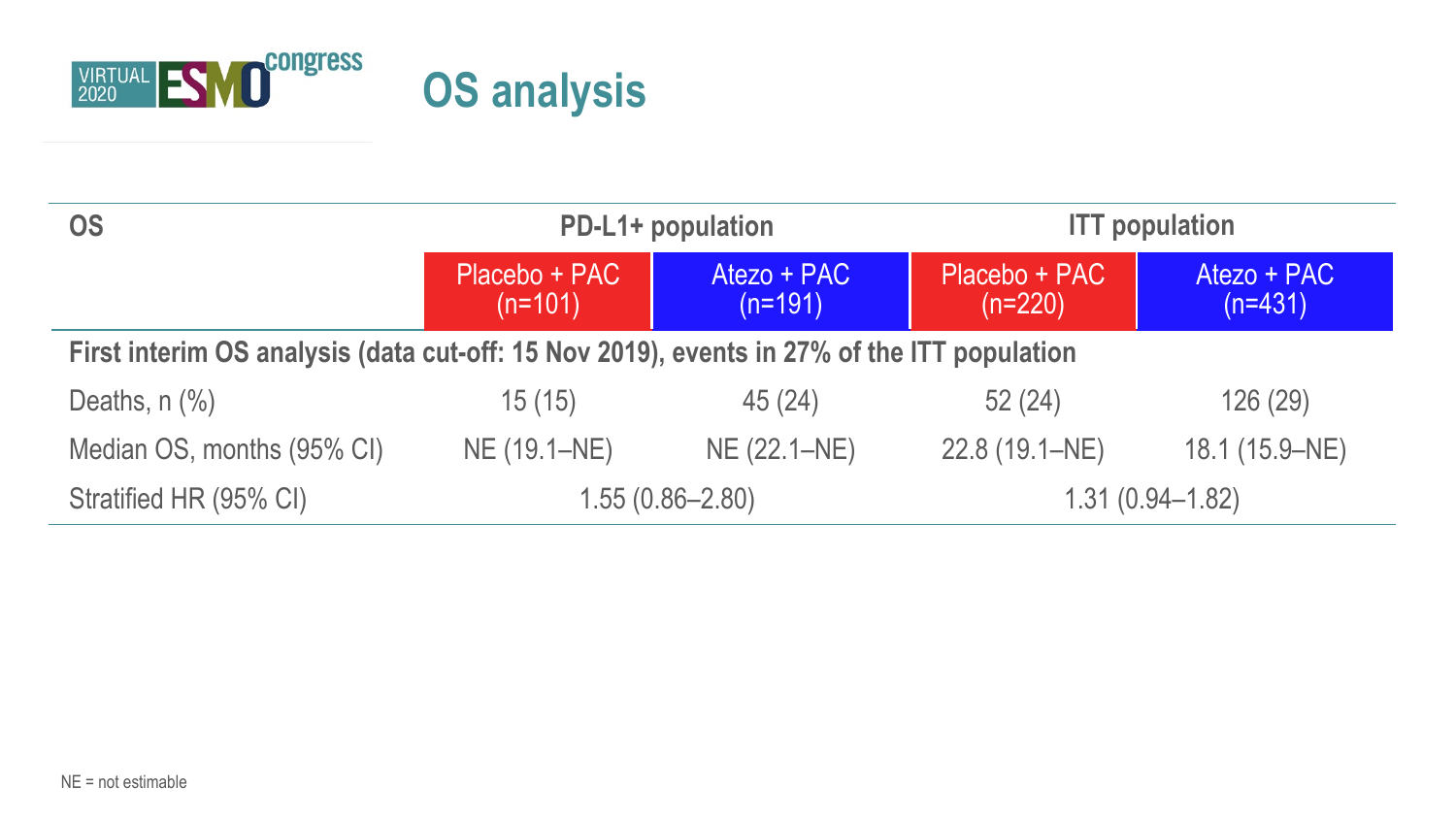

| <b>OS</b>                                                                                    | PD-L1+ population            |                          | <b>ITT</b> population      |                          |  |  |
|----------------------------------------------------------------------------------------------|------------------------------|--------------------------|----------------------------|--------------------------|--|--|
|                                                                                              | Placebo + PAC<br>$(n=101)$   | Atezo + PAC<br>$(n=191)$ | Placebo + PAC<br>$(n=220)$ | Atezo + PAC<br>$(n=431)$ |  |  |
| First interim OS analysis (data cut-off: 15 Nov 2019), events in 27% of the ITT population   |                              |                          |                            |                          |  |  |
| Deaths, $n$ $%$                                                                              | 15(15)                       | 45(24)                   | 52(24)                     | 126 (29)                 |  |  |
| Median OS, months (95% CI)                                                                   | NE (19.1-NE)<br>NE (22.1–NE) |                          | 22.8 (19.1–NE)             | 18.1 (15.9–NE)           |  |  |
| Stratified HR (95% CI)                                                                       |                              | $1.55(0.86 - 2.80)$      | $1.31(0.94 - 1.82)$        |                          |  |  |
| Updated interim OS analysis (data cut-off: 19 Aug 2020), events in 47% of the ITT population |                              |                          |                            |                          |  |  |
| Deaths, $n$ $%$                                                                              | 38(38)                       | 82 (43)                  | 97(44)                     | 207(48)                  |  |  |
| Median OS, months (95% CI)                                                                   | 28.3 (19.1–NE)               | 22.1 (19.2-30.5)         | $22.8(17.1 - 28.3)$        | 19.2 (16.8-22.5)         |  |  |
| Stratified HR (95% CI)                                                                       | $1.12(0.76 - 1.65)$          |                          | $1.11(0.87 - 1.42)$        |                          |  |  |
| 2-year OS rate, % (95% CI)                                                                   | $51(38 - 65)$                | 49 (40 - 58)             | 45 (36-54)                 | 42 (36-48)               |  |  |

NE = not estimable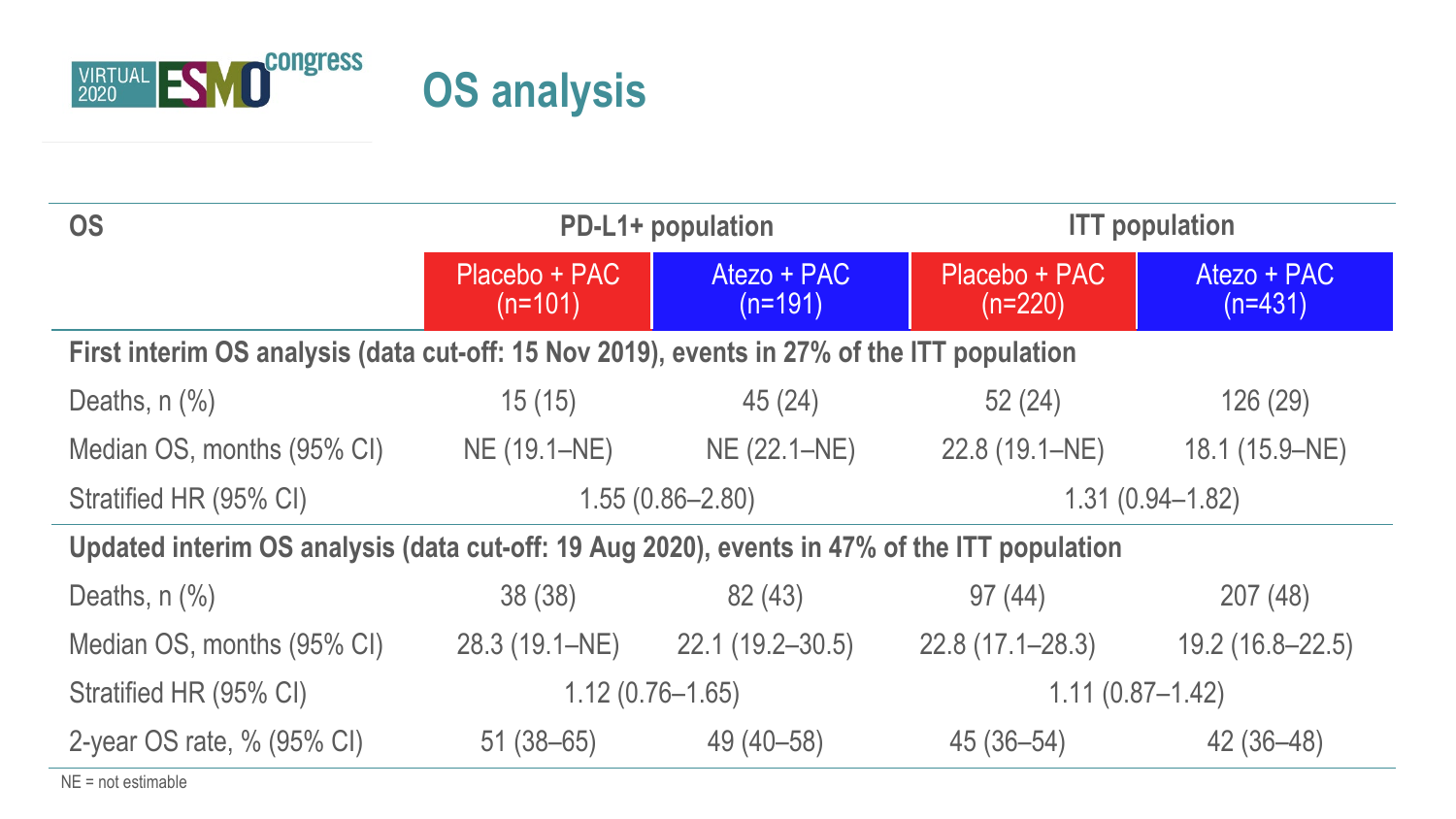

Data cut-off 19 Aug 2020



Median duration of follow-up: 14.5 months (placebo + PAC) vs 14.1 months (atezolizumab + PAC) in the ITT population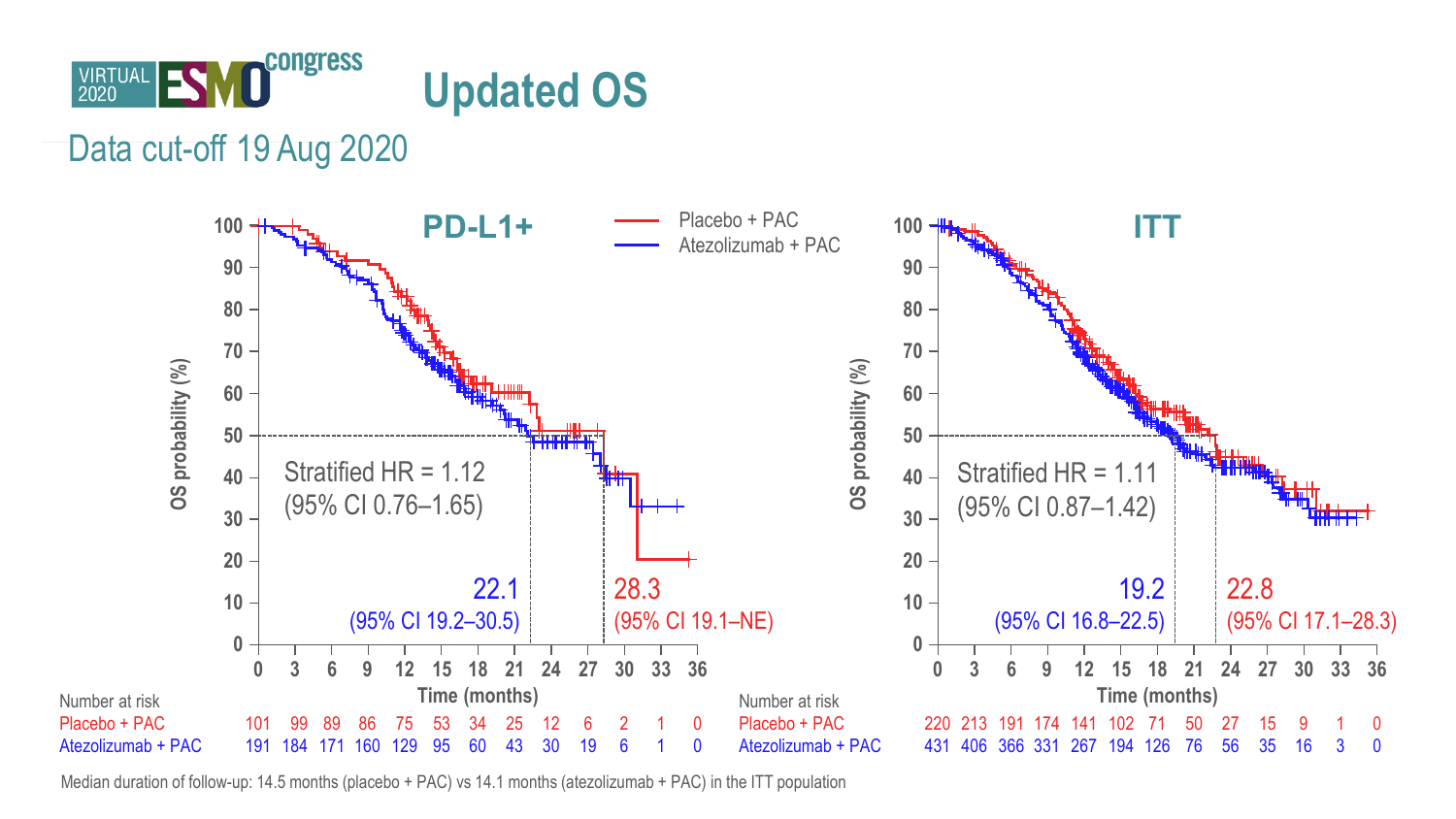

### **Summary of treatment exposure (safety population)**

| <b>Exposure</b>                               |                | Placebo + PAC (n=218)     | Atezo + PAC (n=431)       |                          |  |
|-----------------------------------------------|----------------|---------------------------|---------------------------|--------------------------|--|
|                                               | <b>Placebo</b> | <b>PAC</b>                | Atezo                     | <b>PAC</b>               |  |
| Median (range) No. of cycles                  | $6(1-22)$      | $6(1-21)$                 | $5(1-28)$                 | $5(1-28)$                |  |
| Median (range) treatment<br>duration, months  | $5.0(0-20)$    | $4.6(0-19)$               | $4.2(0-25)$               | $4.2(0-25)$              |  |
| Mean (SD) dose intensity, % <sup>a</sup>      |                | 93.9(9.5)                 | 96.8(8.0)                 | 92.5(10.9)               |  |
| Median (range) dose intensity, % <sup>a</sup> |                | 100.0<br>$(48.9 - 100.0)$ | 100.0<br>$(33.3 - 100.5)$ | 98.8<br>$(50.0 - 113.9)$ |  |
| Median total cumulative dose                  |                | 1350 mg/m <sup>2</sup>    | 8400 mg                   | 1252 mg/m <sup>2</sup>   |  |

<sup>a</sup>Overall dose intensity (%) = (total number of actual doses/total number of planned doses) × 100%, calculated over the treatment duration. Treatment duration (days) = last dose date – first dose date + 1 day. SD = standard deviation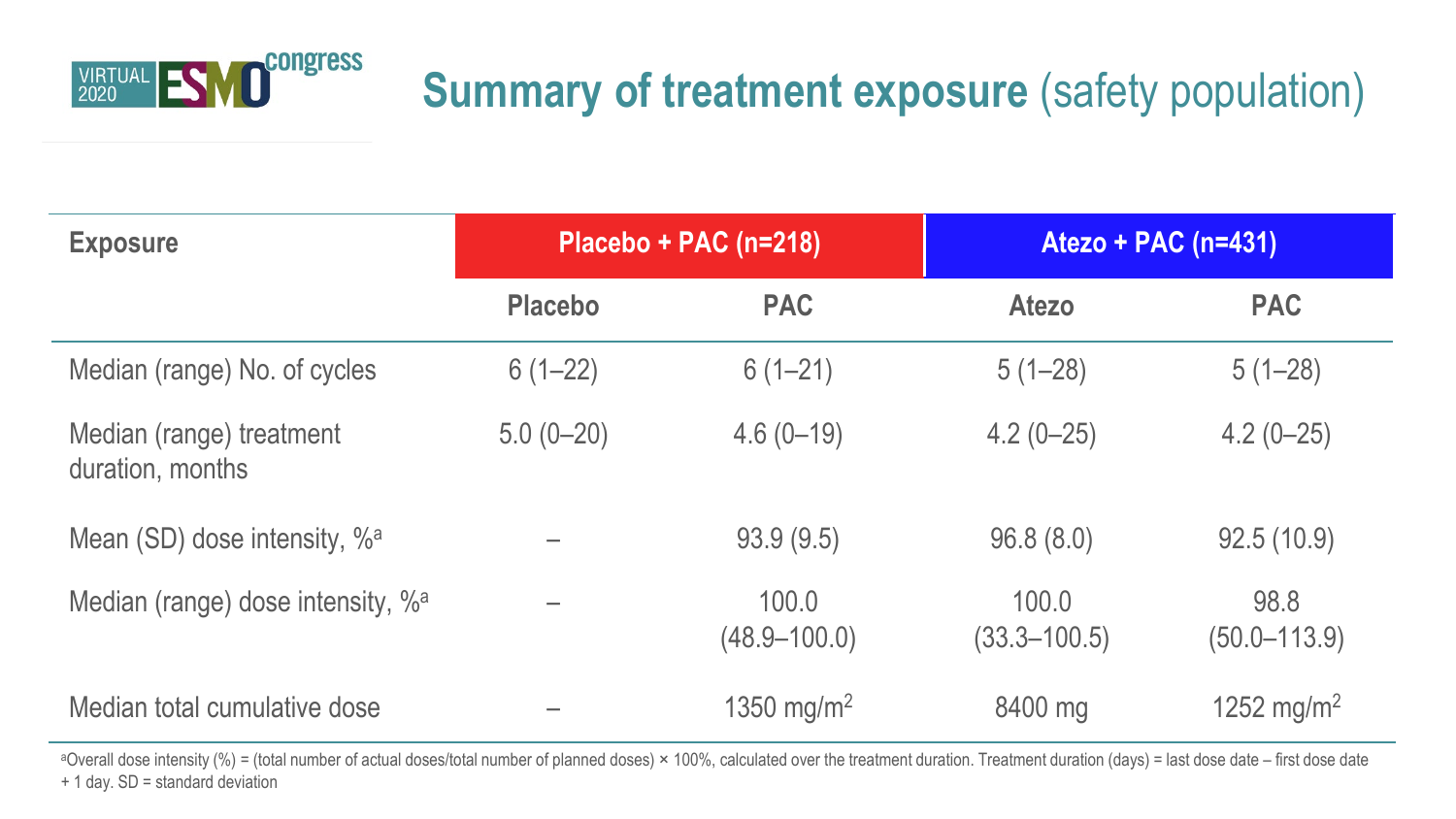

# **Overview of safety** (safety population)

| AEs, $n$ $%$                                | Placebo + PAC (n=218) | Atezo + PAC (n=431) |  |
|---------------------------------------------|-----------------------|---------------------|--|
| Any grade AE                                | 213 (98)              | 427 (99)            |  |
| AE with fatal outcome                       | 4(2)                  | 9(2)                |  |
| Treatment-related AE with fatal outcome     | 0                     | 4(0.9)              |  |
| Serious AE                                  | 35(16)                | 98 (23)             |  |
| Treatment-related serious AE                | 17(8)                 | 55(13)              |  |
| Grade 3/4 AE                                | 94 (43)               | 213(49)             |  |
| Treatment-related grade 3/4 AE              | 74 (34)               | 162 (38)            |  |
| AE leading to any treatment discontinuation | 32(15)                | 85(20)              |  |
| AE leading to atezo/placebo discontinuation | 10(5)                 | 29(7)               |  |
| AE leading to PAC discontinuation           | 31(14)                | 76 (18)             |  |
| AESI                                        | 116(53)               | 259 (60)            |  |
| AESI with fatal outcome <sup>a</sup>        | 0                     | 1(0.2)              |  |
| Grade 3/4 AESI                              | 11(5)                 | 42 (10)             |  |

aThe fatal AESI polymyositis was considered by the investigator as related to atezolizumab

AE = adverse event; AESI = adverse event of special interest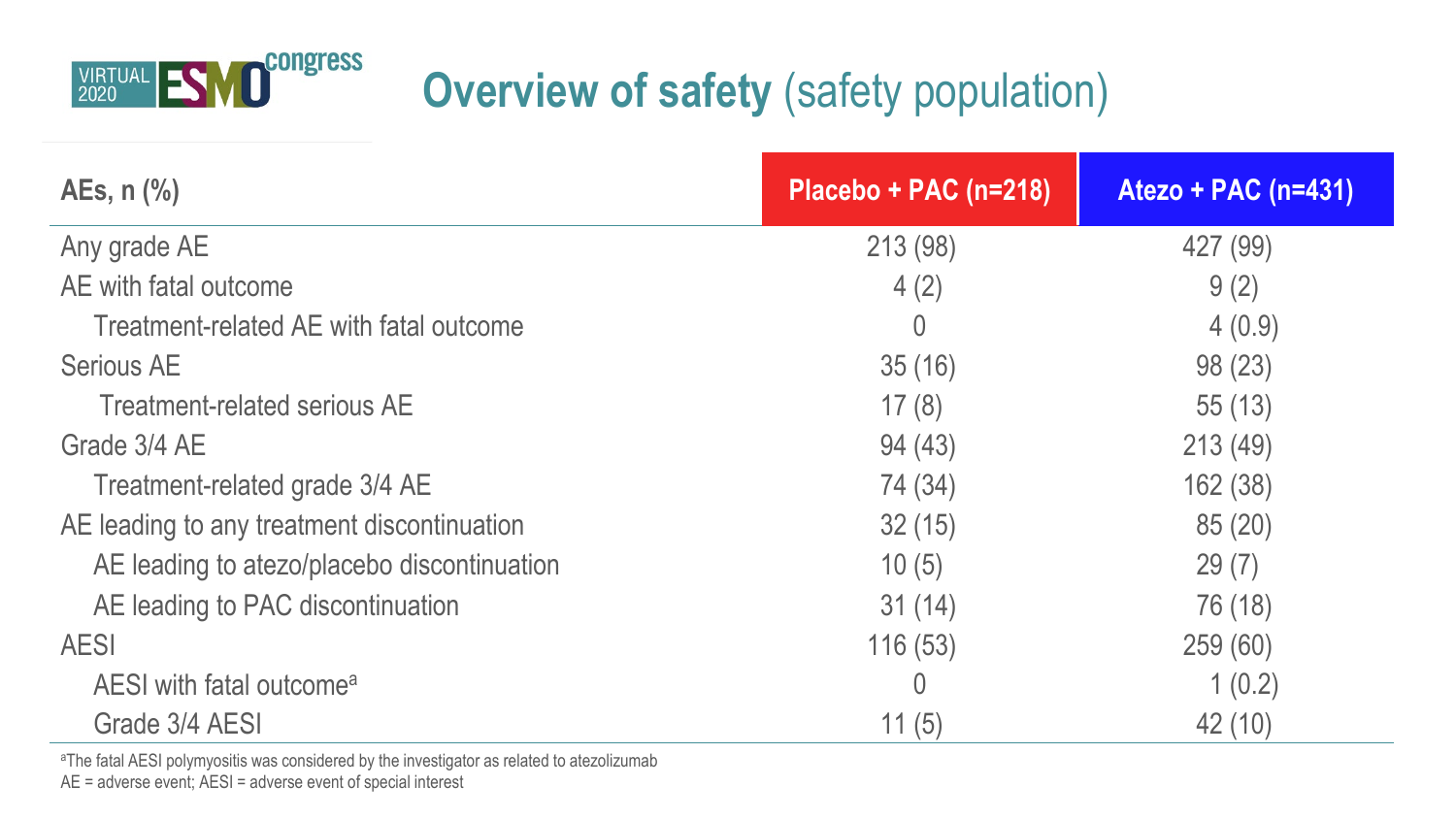

# **Summary of safety (safety population)**

#### Neutropenia **Placebo + PAC (n=218) Atezo + PAC (n=431)** Alopecia 53.2% Anaemia Peripheral neuropathy Fatigue Diarrhoea Nausea Asthenia **Neutropenia** 28.4% 26.6% 25.2% 22.5% 24.3% 20.6% 58.5% 27.8% 27.1% 27.1% 27.6% 26.0% 23.0% 21.1% 21.3%

#### **Most common AEs (≥20% in either arm)**

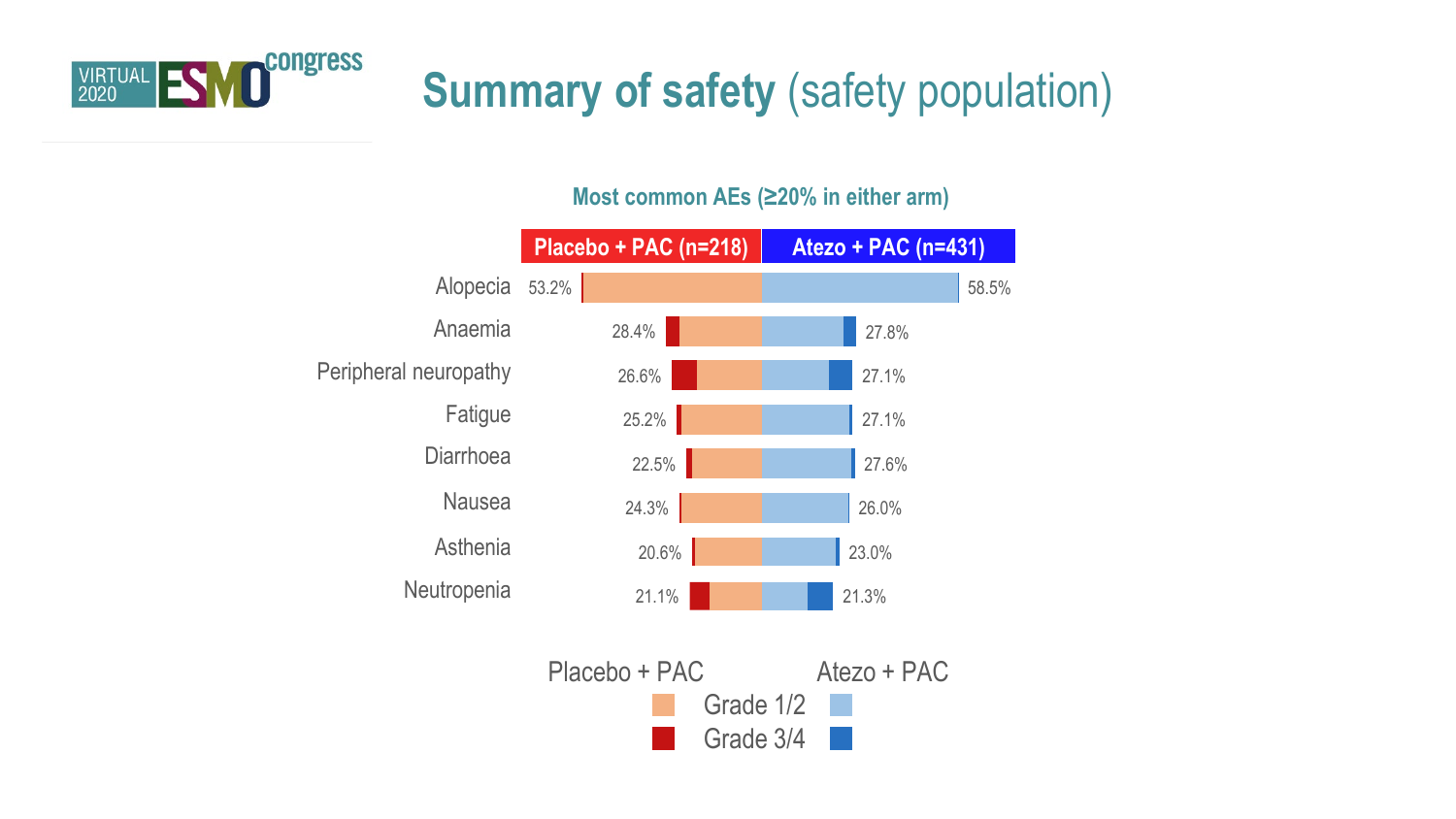

## **AEs of special interest for atezolizumab (≥2 patients in either arm)**

| Immune-mediated AEs by medical concept, n (%) | $Placebo + PAC (n=218)$ |                        | Atezo + PAC (n=431)   |                        |
|-----------------------------------------------|-------------------------|------------------------|-----------------------|------------------------|
|                                               | Any grade               | Grade 3/4 <sup>a</sup> | Any grade             | Grade 3/4 <sup>a</sup> |
| Hepatitis (diagnosis) <sup>b</sup>            | 1(0.5)                  |                        | 7(1.6)                | 2(0.5)                 |
| Pneumonitis                                   | 2(0.9)                  |                        | 16(3.7)               | 3(0.7)                 |
| Hypothyroidism                                | 9(4.1)                  |                        | 55(12.8)              |                        |
| Hyperthyroidism                               |                         |                        | 22(5.1)               |                        |
| Diabetes mellitus                             | 2(0.9)                  | 2(0.9)                 | 4(0.9)                | 3(0.7)                 |
| Adrenal insufficiency                         |                         |                        | 2(0.5)                |                        |
| Infusion-related reactions                    | 8(3.7)                  |                        | 14(3.2)               | 2(0.5)                 |
| Pancreatitis                                  | 1(0.5)                  | 1(0.5)                 | 6(1.4)                | 6(1.4)                 |
| Colitis                                       | 2(0.9)                  | 2(0.9)                 | 3(0.7)                | 1(0.2)                 |
| Rash                                          | 67(30.7)                | 2(0.9)                 | 137 (31.8)            | 4(0.9)                 |
| Ocular inflammatory toxicity                  | 1(0.5)                  |                        | 4(0.9)                |                        |
| Severe cutaneous reactions                    | 3(1.4)                  |                        | 1(0.2)                |                        |
| <b>Myositis</b>                               |                         |                        | $2(0.5)$ <sup>c</sup> |                        |

<sup>a</sup>Grade 3/4 AE refers to highest grade observed. <sup>b</sup>Sponsor-defined group of terms that represent events suggestive of a hepatitis diagnosis (as opposed to events associated with liver function test abnormalities only). <sup>c</sup>Includes 1 fatal case of polymyositis.

In the atezo arm there was 1 case each of myasthenia gravis, Guillain–Barré syndrome and nephritis (grade 3/4) and meningitis and hypophysitis (grade 1/2). In the placebo arm there was 1 case each of hypophysitis (grade 3/4) and nephritis (grade 1/2) There were no cases of rhabdomyolysis, encephalitis, vasculitis, myocarditis, haemolytic anaemia or haemophagocytic lymphohistiocytosis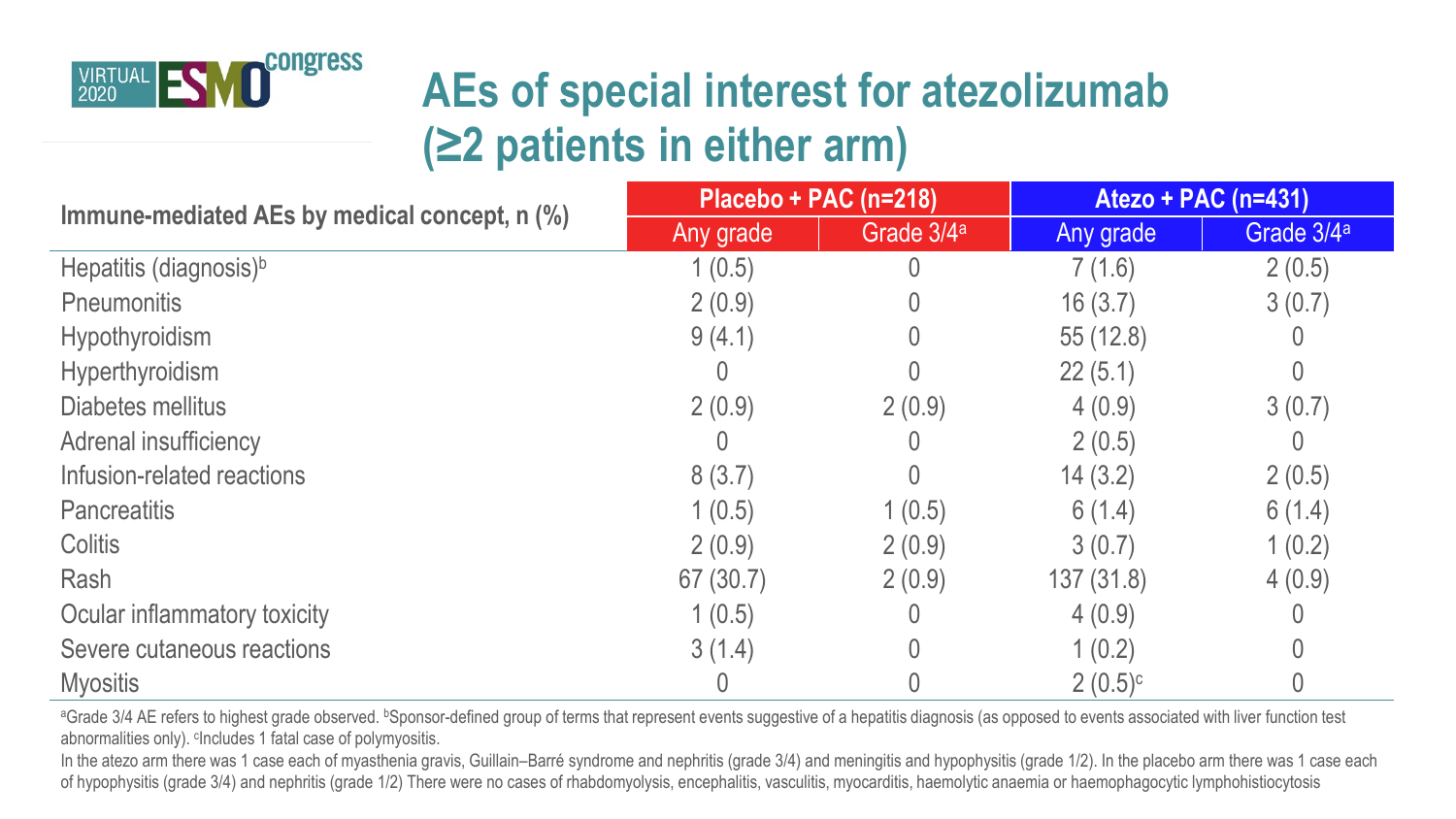

- The primary objective of IMpassion131 was not met: addition of atezolizumab to paclitaxel did not significantly improve PFS in patients with PD-L1-positive metastatic TNBC
- There was no evidence of an OS benefit (secondary endpoint) with the addition of atezolizumab to paclitaxel
- The safety profile of the atezolizumab + paclitaxel combination was consistent with the known effects of the individual study drugs
- Potential reasons for the contrast with the benefit seen in IMpassion130 (atezolizumab + nab-paclitaxel) require further exploration